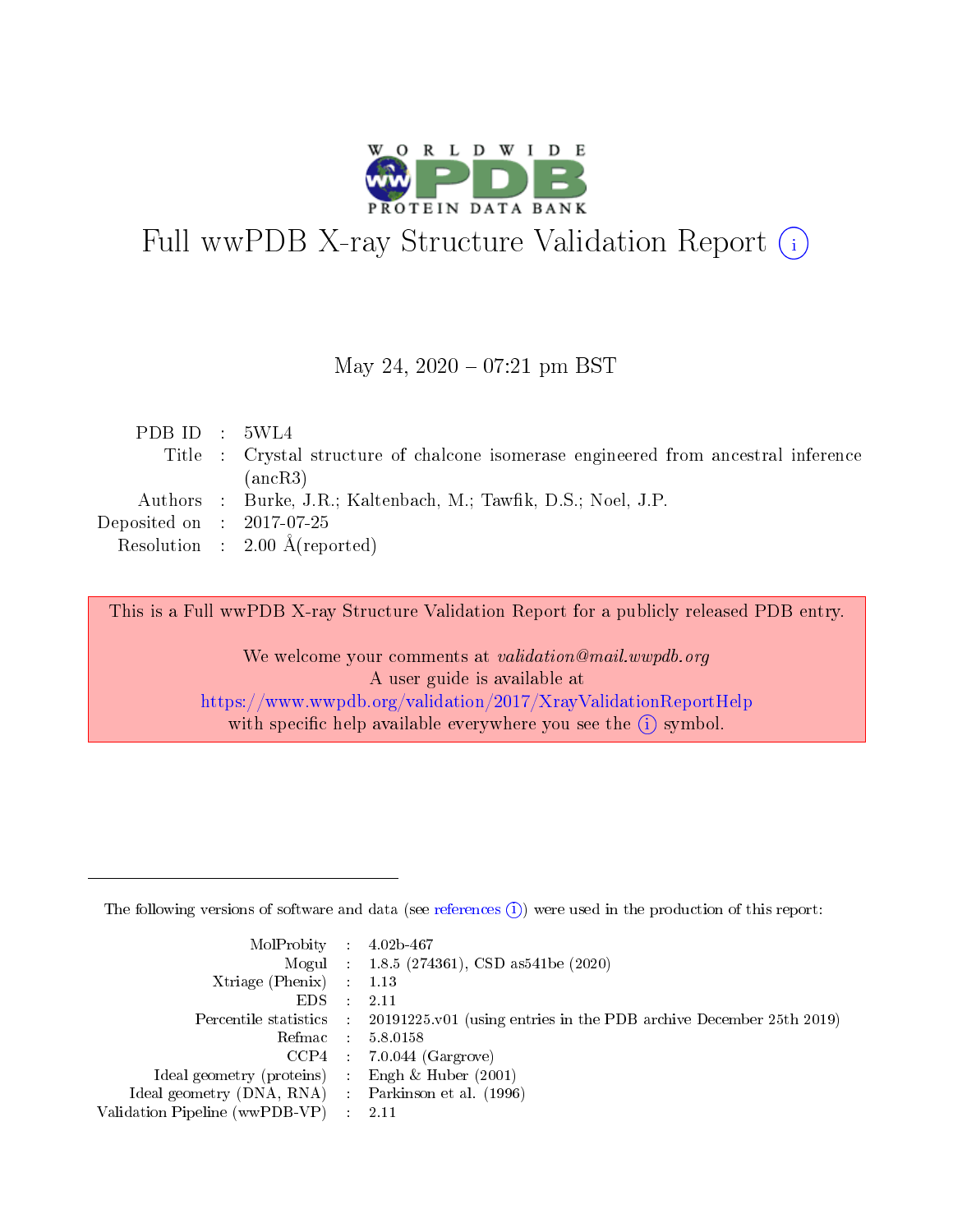## 1 [O](https://www.wwpdb.org/validation/2017/XrayValidationReportHelp#overall_quality)verall quality at a glance  $(i)$

The following experimental techniques were used to determine the structure: X-RAY DIFFRACTION

The reported resolution of this entry is 2.00 Å.

Percentile scores (ranging between 0-100) for global validation metrics of the entry are shown in the following graphic. The table shows the number of entries on which the scores are based.



| Metric                | Whole archive<br>$(\#\mathrm{Entries})$ | Similar resolution<br>$(\#\text{Entries}, \text{resolution range}(\textup{\AA}))$ |
|-----------------------|-----------------------------------------|-----------------------------------------------------------------------------------|
| $R_{free}$            | 130704                                  | $8085(2.00-2.00)$                                                                 |
| Clashscore            | 141614                                  | $9178(2.00-2.00)$                                                                 |
| Ramachandran outliers | 138981                                  | $9054(2.00-2.00)$                                                                 |
| Sidechain outliers    | 138945                                  | $9053(2.00-2.00)$                                                                 |
| RSRZ outliers         | 127900                                  | $7900(2.00-2.00)$                                                                 |

The table below summarises the geometric issues observed across the polymeric chains and their fit to the electron density. The red, orange, yellow and green segments on the lower bar indicate the fraction of residues that contain outliers for  $>=3, 2, 1$  and 0 types of geometric quality criteria respectively. A grey segment represents the fraction of residues that are not modelled. The numeric value for each fraction is indicated below the corresponding segment, with a dot representing fractions  $\epsilon=5\%$  The upper red bar (where present) indicates the fraction of residues that have poor fit to the electron density. The numeric value is given above the bar.

| Mol | Chain  | Length | Quality of chain |     |    |
|-----|--------|--------|------------------|-----|----|
|     | А      | 223    | $\%$<br>77%      | 16% | 7% |
|     | В      | 223    | 74%              | 19% | 7% |
|     | $\cap$ | 223    | $\%$<br>78%      | 15% | 7% |
|     |        | 223    | $2\%$<br>74%     | 18% | 7% |

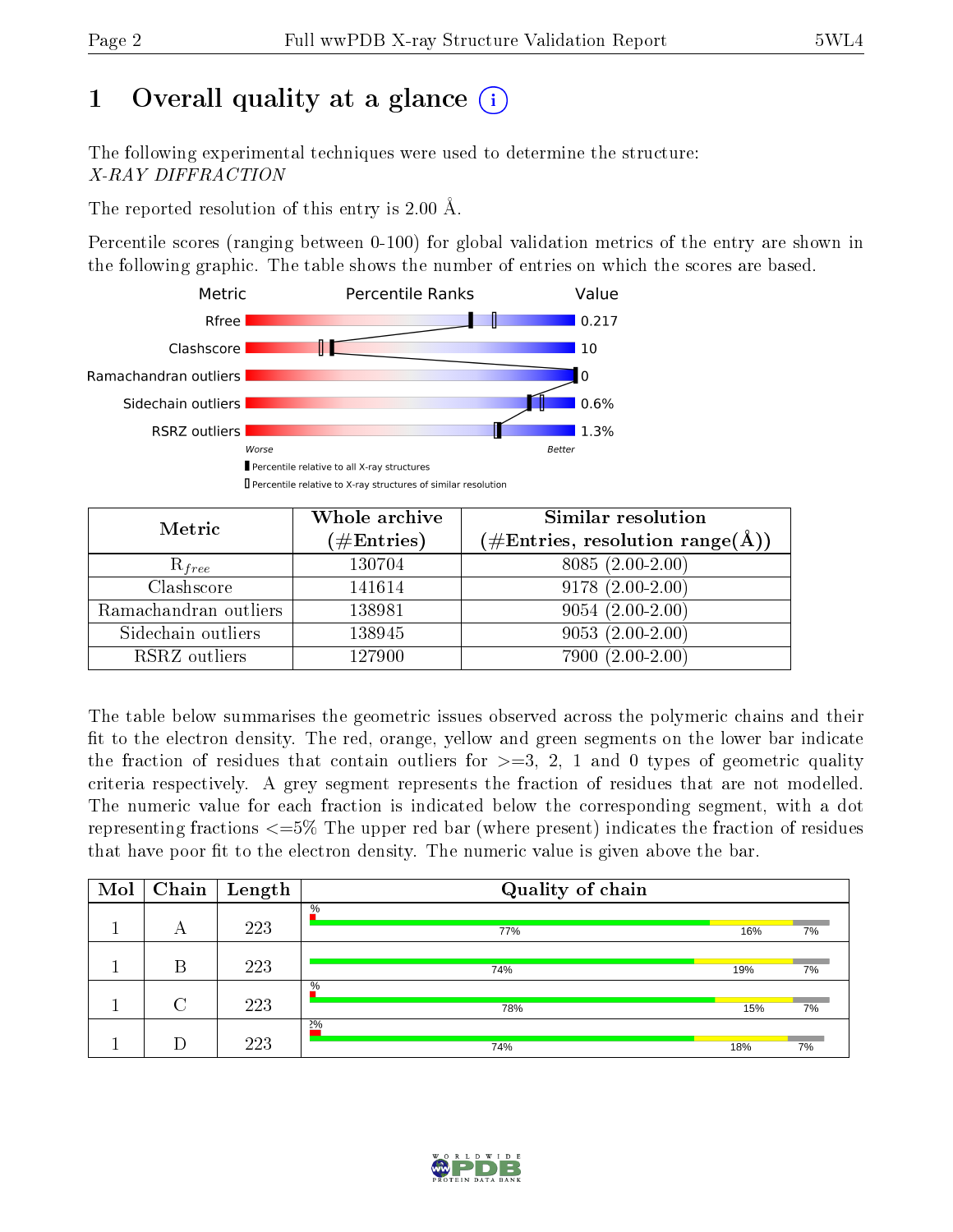## 2 Entry composition (i)

There are 3 unique types of molecules in this entry. The entry contains 6600 atoms, of which 8 are hydrogens and 0 are deuteriums.

In the tables below, the ZeroOcc column contains the number of atoms modelled with zero occupancy, the AltConf column contains the number of residues with at least one atom in alternate conformation and the Trace column contains the number of residues modelled with at most 2 atoms.

| Mol | Chain | Residues | Atoms |                             |     |     |    | ZeroOcc | $\mid$ AltConf $\mid$ | Trace |
|-----|-------|----------|-------|-----------------------------|-----|-----|----|---------|-----------------------|-------|
|     |       | 207      | Total |                             |     |     | S  |         |                       |       |
|     | А     |          | 1561  | 999                         | 249 | 311 | -2 |         |                       |       |
|     | В     | 207      | Total | $\mathcal{C}$               | N   |     | S  |         |                       |       |
|     |       |          | 1561  | 999                         | 249 | 311 | -2 |         |                       |       |
|     |       | 207      | Total | $\mathcal{C}_{\mathcal{C}}$ | N   |     | S  |         |                       |       |
|     |       |          | 1561  | 999                         | 249 | 311 | -2 |         |                       |       |
|     |       |          | Total | C                           | N   |     | S  |         |                       |       |
|     | 207   | 1561     | 999   | 249                         | 311 | 2   |    |         |                       |       |

Molecule 1 is a protein called Engineered Chalcone Isomerase ancR3.

• Molecule 2 is FORMIC ACID (three-letter code: FMT) (formula:  $CH<sub>2</sub>O<sub>2</sub>$ ).



|  | $Mol$   Chain   Residues | Atoms                             |  |                |     | $ZeroOcc \   \$ AltConf |
|--|--------------------------|-----------------------------------|--|----------------|-----|-------------------------|
|  |                          | Total C H O<br>$5 \t 1 \t 2 \t 2$ |  |                |     |                         |
|  |                          | Total C H O                       |  | $\overline{2}$ | - 2 |                         |

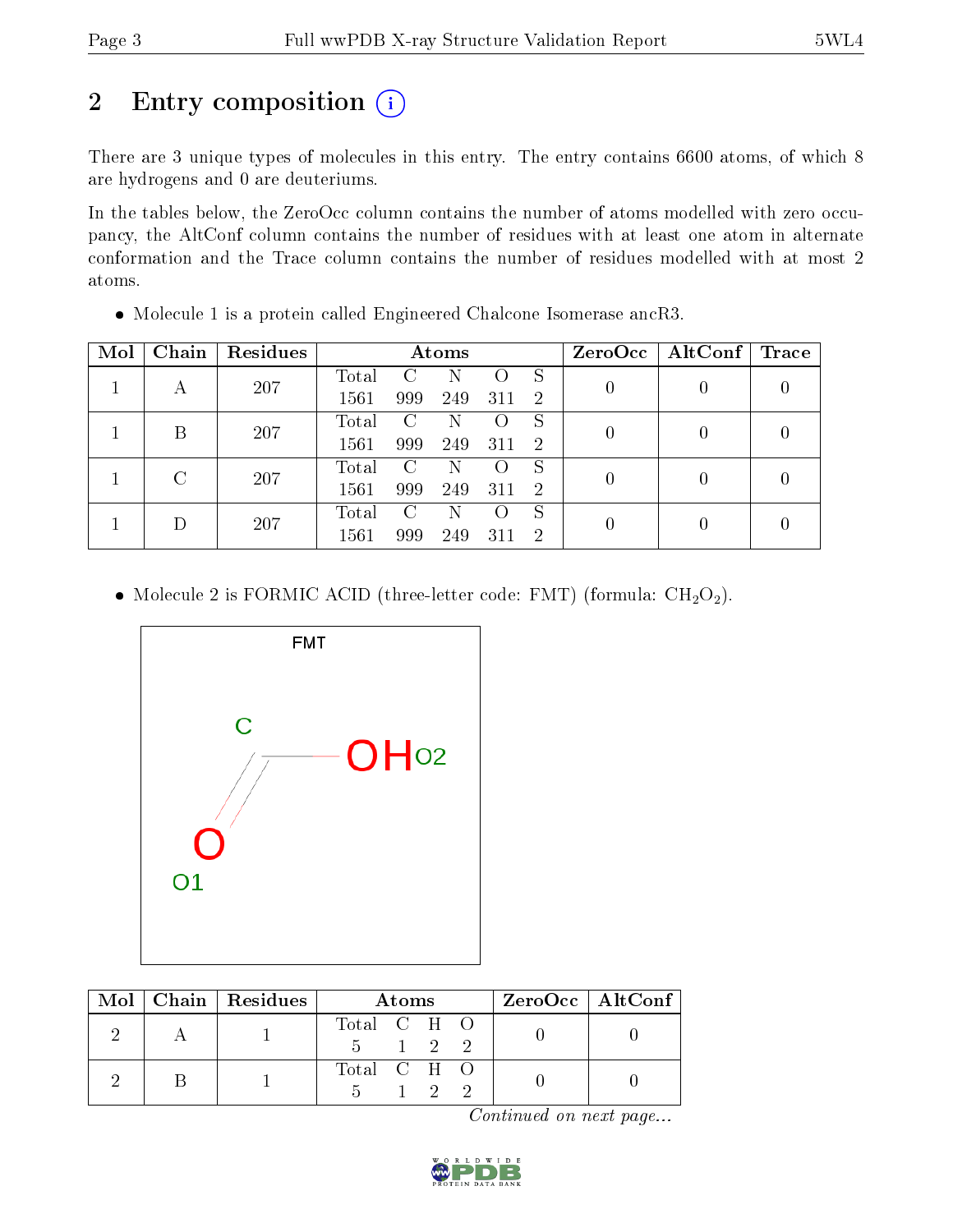Continued from previous page...

|  | Mol   Chain   Residues | Atoms       |                     |  |  | ZeroOcc   AltConf |  |  |
|--|------------------------|-------------|---------------------|--|--|-------------------|--|--|
|  |                        | Total C H O |                     |  |  |                   |  |  |
|  |                        |             | $1 \quad 2 \quad 2$ |  |  |                   |  |  |
|  |                        | Total C H O |                     |  |  |                   |  |  |
|  |                        |             |                     |  |  |                   |  |  |

• Molecule 3 is water.

| Mol |   | Chain   Residues | Atoms                                   | ZeroOcc   AltConf |
|-----|---|------------------|-----------------------------------------|-------------------|
| 3   | А | 84               | Total<br>$\left( \right)$<br>84<br>84   |                   |
| 3   | R | 100              | Total<br>$\left( \right)$<br>100<br>100 |                   |
| 3   | C | 82               | Total<br>$\left($<br>82<br>82           |                   |
| 3   |   | 70               | Total<br>$\left( \right)$<br>70<br>70   |                   |

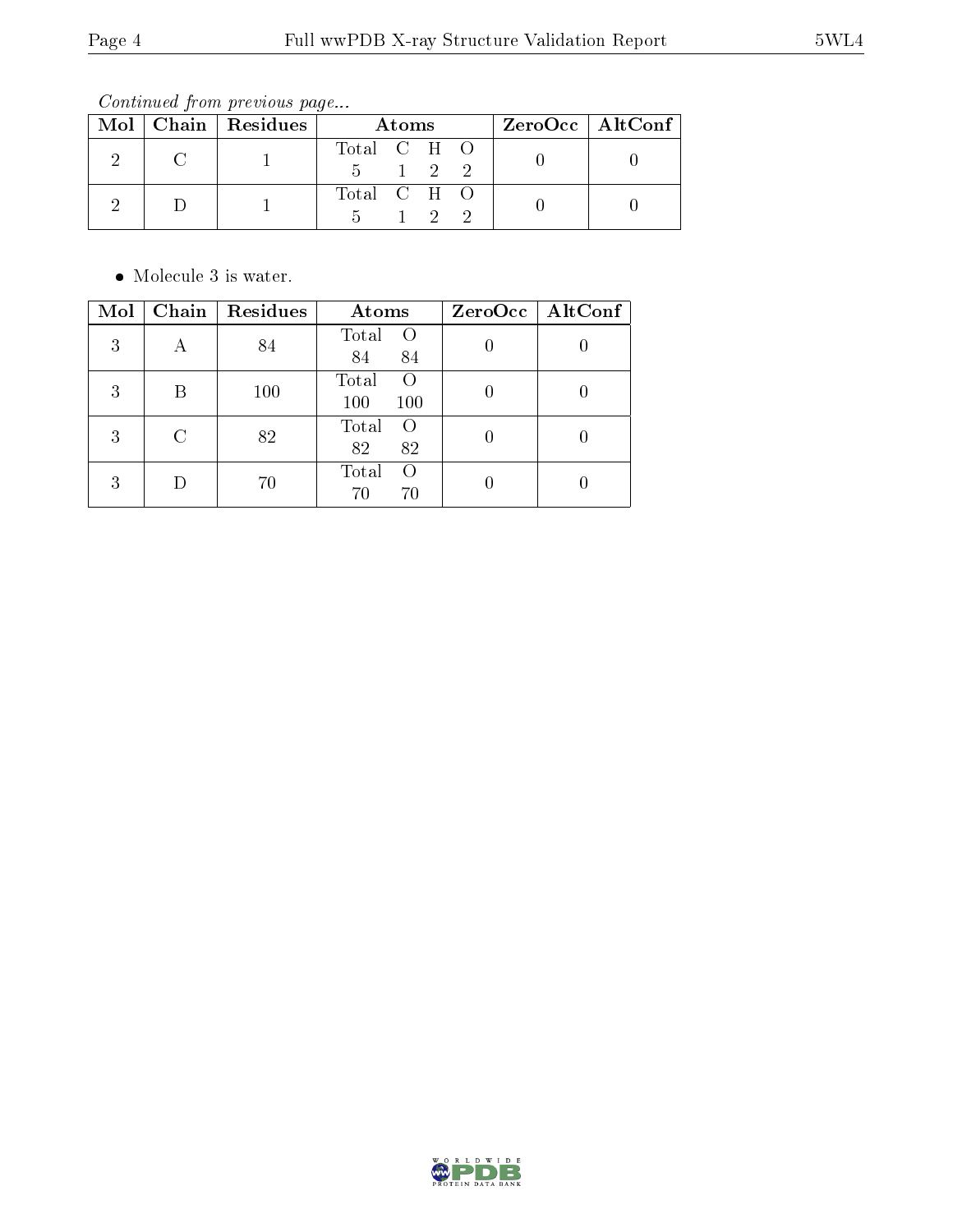## 3 Residue-property plots  $(i)$

These plots are drawn for all protein, RNA and DNA chains in the entry. The first graphic for a chain summarises the proportions of the various outlier classes displayed in the second graphic. The second graphic shows the sequence view annotated by issues in geometry and electron density. Residues are color-coded according to the number of geometric quality criteria for which they contain at least one outlier: green  $= 0$ , yellow  $= 1$ , orange  $= 2$  and red  $= 3$  or more. A red dot above a residue indicates a poor fit to the electron density (RSRZ  $> 2$ ). Stretches of 2 or more consecutive residues without any outlier are shown as a green connector. Residues present in the sample, but not in the model, are shown in grey.



• Molecule 1: Engineered Chalcone Isomerase ancR3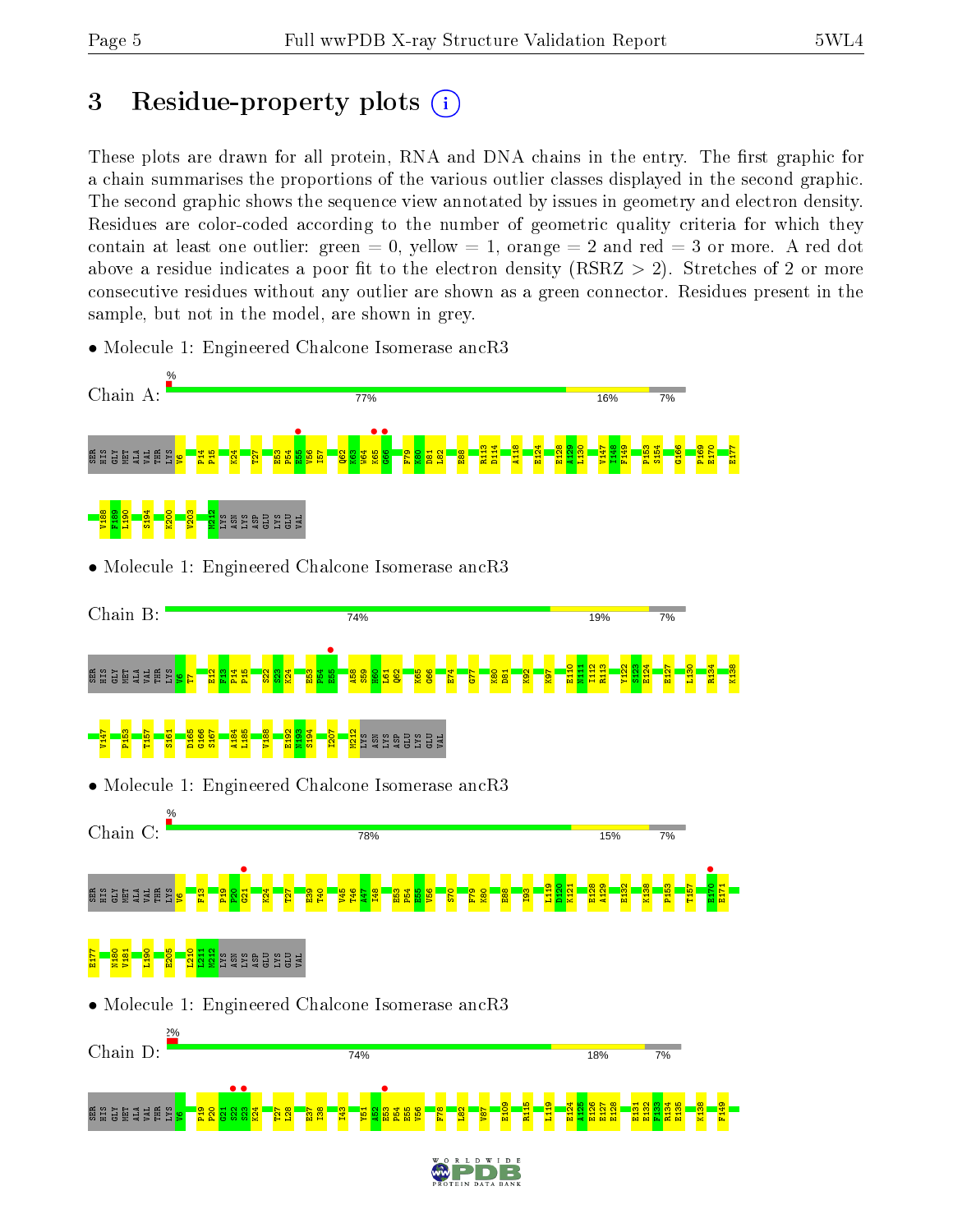

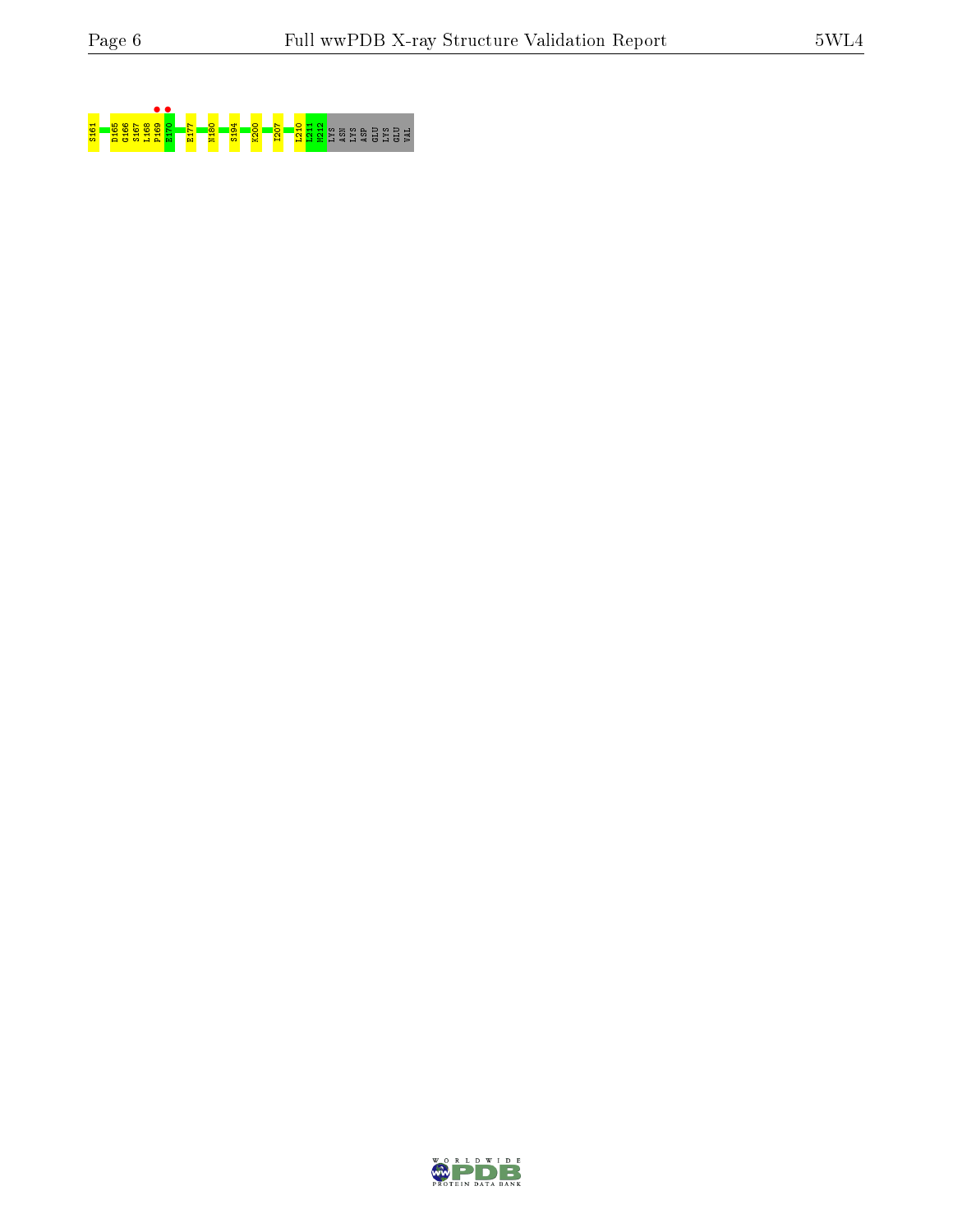## 4 Data and refinement statistics  $(i)$

| Property                                                                  | <b>Value</b>                                     | Source     |
|---------------------------------------------------------------------------|--------------------------------------------------|------------|
| $\overline{\text{Space}}$ group                                           | P1211                                            | Depositor  |
| Cell constants                                                            | 69.22Å<br>117.69Å 71.85Å                         |            |
| a, b, c, $\alpha,\,\beta,\,\gamma$                                        | $118.63^\circ$<br>$90.00^\circ$<br>$90.00^\circ$ | Depositor  |
| Resolution $(\AA)$                                                        | 53.99<br>$-2.00$                                 | Depositor  |
|                                                                           | $53.99 - 2.00$                                   | <b>EDS</b> |
| % Data completeness                                                       | $99.9(53.99-2.00)$                               | Depositor  |
| (in resolution range)                                                     | 99.9 (53.99-2.00)                                | <b>EDS</b> |
| $R_{merge}$                                                               | (Not available)                                  | Depositor  |
|                                                                           | (Not available)                                  | Depositor  |
| $\frac{R_{sym}}{{}1}$                                                     | $\overline{2.26}$ (at 2.00 Å)                    | Xtriage    |
| Refinement program                                                        | PHENIX 1.9 1692                                  | Depositor  |
|                                                                           | 0.192, 0.216                                     | Depositor  |
| $R, R_{free}$                                                             | 0.195<br>, 0.217                                 | DCC        |
| $\mathcal{R}_{free}$ test set                                             | 1976 reflections $(2.91\%)$                      | wwPDB-VP   |
| Wilson B-factor $(A^2)$                                                   | 36.3                                             | Xtriage    |
| Anisotropy                                                                | 0.712                                            | Xtriage    |
| Bulk solvent $k_{sol}(\mathrm{e}/\mathrm{A}^3)$ , $B_{sol}(\mathrm{A}^2)$ | $\overline{0.32}$ , 41.7                         | <b>EDS</b> |
| L-test for twinning <sup>2</sup>                                          | $< L >$ = 0.49, $< L2$ > = 0.32                  | Xtriage    |
|                                                                           | $0.002$ for $-h-l,k,h$                           |            |
|                                                                           | $0.002$ for $l, k, -h-1$                         |            |
| Estimated twinning fraction                                               | $0.024$ for $h,-k,-h-l$                          | Xtriage    |
|                                                                           | $0.021$ for $-h-l,-k,l$                          |            |
|                                                                           | $0.023$ for $1, -k, h$                           |            |
| $F_o, F_c$ correlation                                                    | $0.96\,$                                         | <b>EDS</b> |
| Total number of atoms                                                     | 6600                                             | wwPDB-VP   |
| Average B, all atoms $(A^2)$                                              | 52.0                                             | wwPDB-VP   |

Xtriage's analysis on translational NCS is as follows: The largest off-origin peak in the Patterson function is  $4.26\%$  of the height of the origin peak. No significant pseudotranslation is detected.

<sup>&</sup>lt;sup>2</sup>Theoretical values of  $\langle |L| \rangle$ ,  $\langle L^2 \rangle$  for acentric reflections are 0.5, 0.333 respectively for untwinned datasets, and 0.375, 0.2 for perfectly twinned datasets.



<span id="page-6-1"></span><span id="page-6-0"></span><sup>1</sup> Intensities estimated from amplitudes.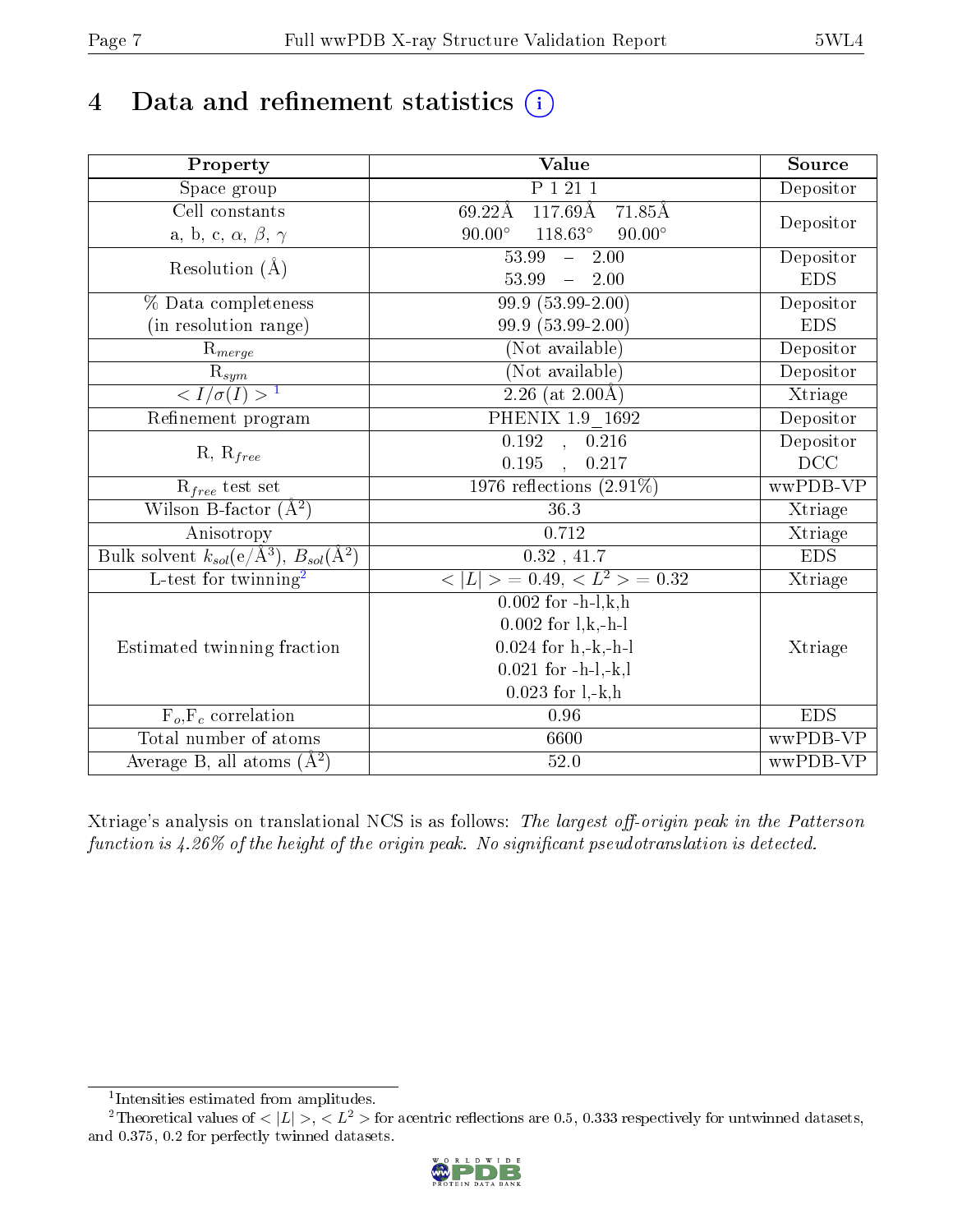## 5 Model quality  $(i)$

### 5.1 Standard geometry  $(i)$

Bond lengths and bond angles in the following residue types are not validated in this section: FMT

The Z score for a bond length (or angle) is the number of standard deviations the observed value is removed from the expected value. A bond length (or angle) with  $|Z| > 5$  is considered an outlier worth inspection. RMSZ is the root-mean-square of all Z scores of the bond lengths (or angles).

| Mol            | Chain        |             | Bond lengths  | Bond angles |                     |  |
|----------------|--------------|-------------|---------------|-------------|---------------------|--|
|                |              | <b>RMSZ</b> | $\# Z  > 5$   | <b>RMSZ</b> | H Z <br>>5          |  |
| $\mathbf{1}$   | $\mathsf{A}$ | 0.42        | 0/1590        | 0.53        | $\overline{0}/2155$ |  |
| $\mathbf{1}$   | R            | 0.38        | 0/1590        | 0.50        | $\sqrt{0/2155}$     |  |
| $\mathbf{1}$   | $\cap$       | 0.35        | 0/1590        | 0.50        | $\overline{0/2155}$ |  |
| $\overline{1}$ | Ð            | 0.40        | 0/1590        | 0.52        | $\sqrt{0/2155}$     |  |
| All            | Αll          | 0.39        | $\sqrt{6360}$ | 0.51        | /8620               |  |

There are no bond length outliers.

There are no bond angle outliers.

There are no chirality outliers.

There are no planarity outliers.

### $5.2$  Too-close contacts  $\overline{1}$

In the following table, the Non-H and H(model) columns list the number of non-hydrogen atoms and hydrogen atoms in the chain respectively. The H(added) column lists the number of hydrogen atoms added and optimized by MolProbity. The Clashes column lists the number of clashes within the asymmetric unit, whereas Symm-Clashes lists symmetry related clashes.

| Mol |   |      | $\boxed{\text{Chain}}$   Non-H   H(model) | H(added) | Clashes | $\vert$ Symm-Clashes |
|-----|---|------|-------------------------------------------|----------|---------|----------------------|
|     |   | 1561 |                                           | 1573     | 28      |                      |
|     | В | 1561 |                                           | 1573     | 32      |                      |
|     | ⊖ | 1561 |                                           | 1573     | 33      |                      |
|     | Ð | 1561 |                                           | 1573     | 41      |                      |
| ച   |   |      |                                           |          |         |                      |
| ച   | R |      |                                           |          |         |                      |
| ച   | 7 |      |                                           |          |         |                      |
| ച   | Ð |      |                                           |          |         |                      |
|     |   |      |                                           |          |         |                      |

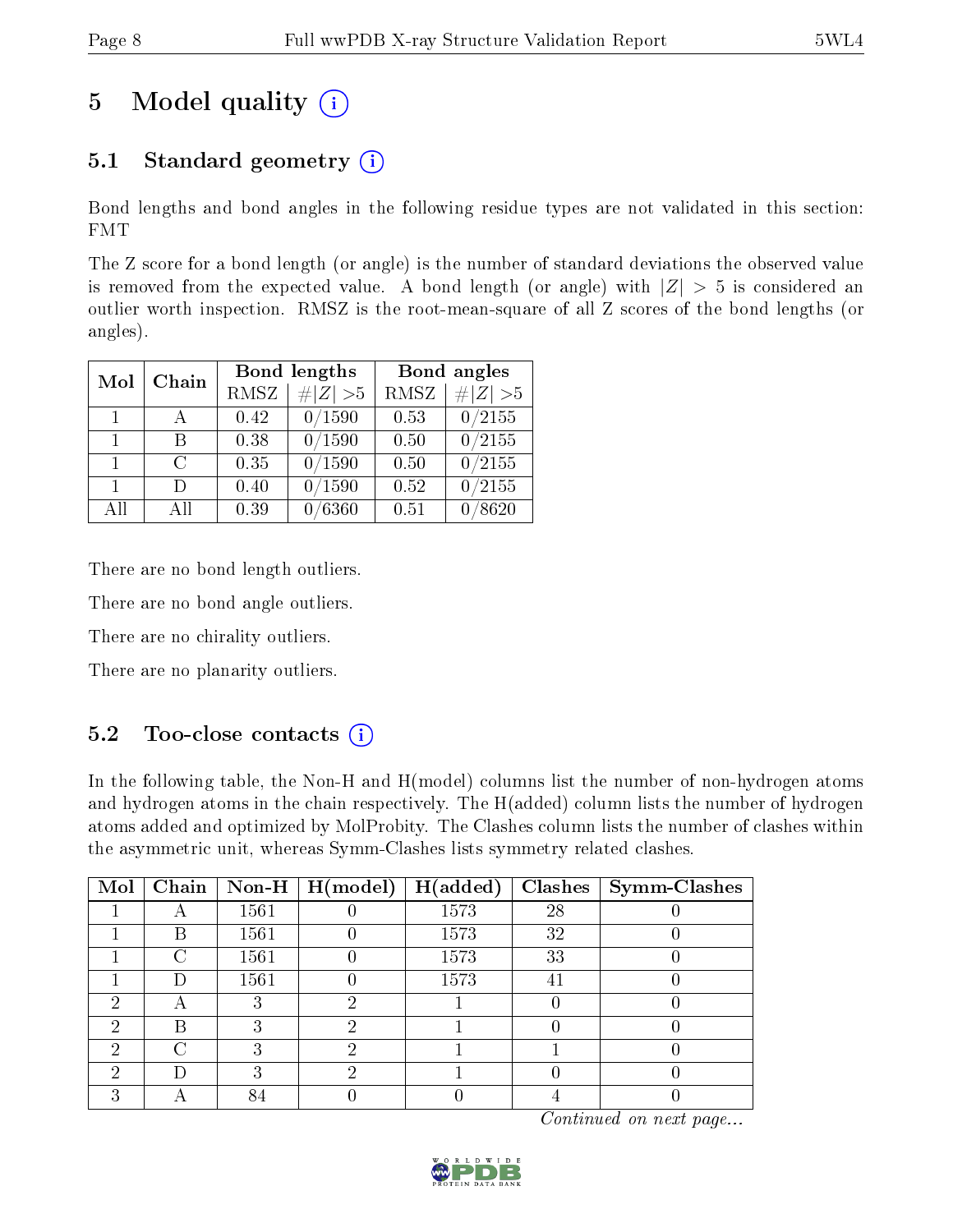| Mol |      |      | Chain   Non-H   H(model)   H(added)   Clashes   Symm-Clashes |
|-----|------|------|--------------------------------------------------------------|
|     | 100  |      |                                                              |
|     |      |      |                                                              |
|     |      |      |                                                              |
|     | 6592 | 6296 |                                                              |

Continued from previous page...

The all-atom clashscore is defined as the number of clashes found per 1000 atoms (including hydrogen atoms). The all-atom clashscore for this structure is 10.

All (131) close contacts within the same asymmetric unit are listed below, sorted by their clash magnitude.

| Atom-1                      | Atom-2              | Interatomic       | Clash           |
|-----------------------------|---------------------|-------------------|-----------------|
|                             |                     | distance $(\AA)$  | overlap $(\AA)$ |
| 1:C:6:VAL:CG2               | 1:C:13:PHE:O        | 1.77              | 1.32            |
| 1:B:62:GLN:OE1              | 1: B:65: LYS:NZ     | 1.69              | $1.25\,$        |
| 1:D:135:GLU:HB2             | 3:D:401:HOH:O       | 1.34              | 1.24            |
| 1:C:6:VAL:HG21              | 1:C:13:PHE:O        | 1.53              | 1.04            |
| $1:A:170:GLU:$ OE2          | 3: A:401:HOH:O      | 1.76              | 1.01            |
| 1: D: 53: GLU: HG2          | 1: D:56: VAL:HB     | 1.43              | 0.98            |
| 1:A:118:ALA:HA              | 1:B:124:GLU:HG2     | 1.52              | 0.88            |
| $1:C:6:\overline{VAL:HG23}$ | 1:C:13:PHE:O        | 1.74              | 0.87            |
| 1:B:77:GLY:O                | 3:B:401:HOH:O       | 1.94              | 0.84            |
| 1: D: 131: GLU: O           | 3:D:401:HOH:O       | 1.94              | 0.84            |
| 1:C:54:PRO:HB3              | 1:C:210:LEU:HD21    | 1.59              | 0.83            |
| 1:B:58:ALA:O                | 1:B:62:GLN:NE2      | 2.17              | 0.77            |
| 1:A:27:THR:HB               | 1: A:54:PRO:HG3     | 1.67              | 0.77            |
| 1: A:6: VAL: N              | 3:A:404:HOH:O       | 2.18              | 0.76            |
| 1: D: 135: GLU: OE2         | 1: D: 138: LYS: NZ  | 2.18              | 0.76            |
| 1:C:53:GLU:HG2              | 1:C:56:VAL:HB       | 1.67              | 0.75            |
| 1: D: 115: ARG: NH1         | 1:D:119:LEU:HD11    | 2.03              | 0.73            |
| 1: C:80: LYS: NZ            | 3:C:404:HOH:O       | 2.20              | 0.73            |
| 1:C:6:VAL:HG22              | 1:C:13:PHE:O        | 1.86              | 0.73            |
| 1:D:53:GLU:N                | 1:D:53:GLU:OE1      | $\overline{2}.18$ | 0.72            |
| 1:D:115:ARG:HH12            | 1:D:119:LEU:HD11    | 1.52              | 0.72            |
| 1:C:53:GLU:OE2              | 3:C:401:HOH:O       | 2.07              | 0.71            |
| 1: D: 24: LYS: NZ           | 1: D: 53: GLU: HB3  | 2.06              | 0.71            |
| 1:A:177:GLU:OE1             | 3:A:402:HOH:O       | 2.08              | 0.70            |
| 1: B:24: LYS:NZ             | 1: B: 53: GLU: OE1  | $\overline{2.23}$ | 0.69            |
| 1:C:121:LYS:HE3             | 1:C:180:ASN:OD1     | 1.95              | 0.67            |
| 1:A:114:ASP:OD2             | 3:A:403:HOH:O       | 2.12              | 0.67            |
| 1:B:113:ARG:HD2             | 3:B:408:HOH:O       | 1.94              | 0.67            |
| 1:B:66:GLY:HA2              | 1:B:212:MET:HE3     | 1.77              | 0.66            |
| 1: D: 124: GLU: O           | 1: D: 128: GLU: HG3 | 1.96              | 0.66            |

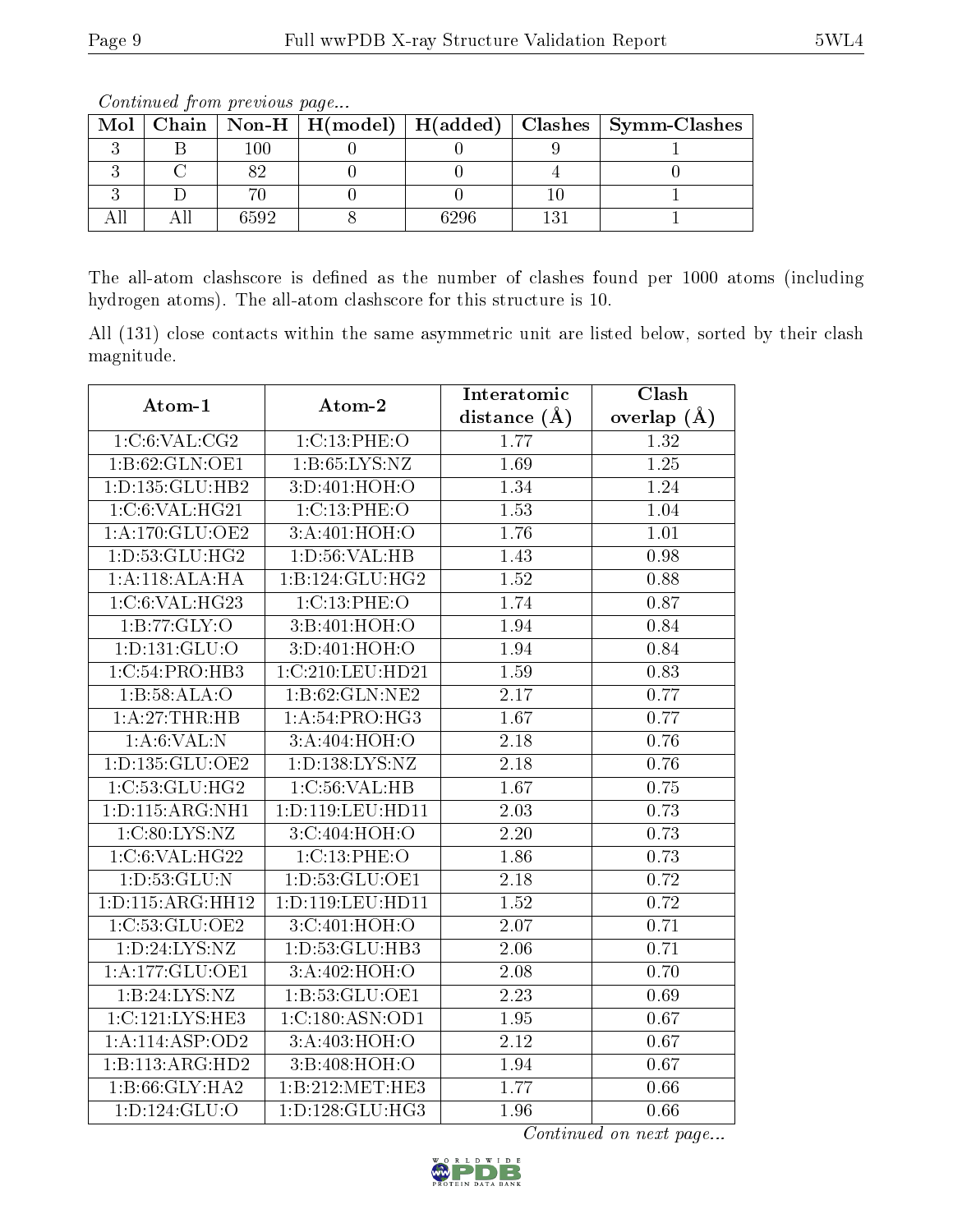| Continuati prom previous page |                      | Interatomic    | Clash           |  |  |
|-------------------------------|----------------------|----------------|-----------------|--|--|
| Atom-1                        | Atom-2               | distance $(A)$ | overlap $(\AA)$ |  |  |
| 1: D: 115: ARG: HG3           | 1: D: 115: ARG: HH11 | 1.60           | 0.65            |  |  |
| 1:B:127:GLU:OE2               | 3:B:403:HOH:O        | 2.15           | 0.64            |  |  |
| 1:C:205:GLU:OE1               | 3:C:402:HOH:O        | 2.15           | 0.64            |  |  |
| 1:D:53:GLU:OE2                | 3:D:402:HOH:O        | 2.15           | 0.64            |  |  |
| 1: D: 166: GLY: O             | 3:D:403:HOH:O        | 2.15           | 0.64            |  |  |
| 1: A:53: GLU:HG3              | 1: A:56: VAL:HB      | 1.80           | 0.63            |  |  |
| 1:B:110:GLU:OE1               | 3:B:404:HOH:O        | 2.15           | 0.63            |  |  |
| 1:C:53:GLU:N                  | 1:C:53:GLU:OE1       | 2.22           | 0.63            |  |  |
| 1: D:37: GLU:OE2              | 3:D:404:HOH:O        | 2.15           | 0.63            |  |  |
| 1:B:66:GLY:HA2                | 1: B: 212: MET:CE    | 2.29           | 0.63            |  |  |
| 1:B:122:TYR:OH                | 1:B:127:GLU:OE1      | 2.09           | 0.62            |  |  |
| 1:C:157:THR:OG1               | 1:C:177:GLU:OE2      | 2.10           | 0.62            |  |  |
| 1: D: 53: GLU: CG             | 1: D:56: VAL:HB      | 2.23           | 0.62            |  |  |
| 1: A:124: GLU:O               | 1: A:128: GLU:HG3    | 2.01           | 0.61            |  |  |
| 1: D: 149: PHE: HB2           | 1:D:161:SER:HB2      | 1.85           | 0.59            |  |  |
| 1: D: 127: GLU: HG2           | 3: D: 427: HOH:O     | 2.04           | 0.58            |  |  |
| 1:D:53:GLU:OE2                | 1: D:87: VAL:HB      | 2.05           | 0.56            |  |  |
| 1:B:22:SER:OG                 | 3:B:402:HOH:O        | 2.07           | 0.56            |  |  |
| 1:A:188:VAL:O                 | 1:A:194:SER:HA       | 2.06           | 0.56            |  |  |
| 1:C:19:PRO:HD2                | 1:C:24:LYS:O         | $2.06\,$       | 0.56            |  |  |
| 1: B:97: LYS: NZ              | 3:B:412:HOH:O        | 2.39           | 0.55            |  |  |
| 1: A:24:LYS:NZ                | 1: A: 53: GLU: OE1   | 2.31           | 0.55            |  |  |
| 1:C:27:THR:HB                 | 1:C:54:PRO:HG3       | 1.89           | 0.54            |  |  |
| 1: D: 27: THR: HB             | 1:D:54:PRO:HG3       | 1.89           | 0.54            |  |  |
| 1:B:92:LYS:HE3                | 1:B:147:VAL:HG11     | 1.90           | 0.53            |  |  |
| 1: D: 135: GLU: OE2           | 1: D: 138: LYS: CE   | 2.55           | 0.53            |  |  |
| 1:C:39:GLU:O                  | 1:C:40:THR:OG1       | 2.24           | 0.53            |  |  |
| 1:C:6:VAL:O                   | 1:C:6:VAL:HG23       | 2.07           | 0.52            |  |  |
| 1: A:57: ILE: HD11            | 1: A:82: LEU: HD12   | 1.91           | 0.52            |  |  |
| 1:B:59:SER:HA                 | 1:B:62:GLN:HE21      | 1.75           | 0.52            |  |  |
| 1: A:64:TRP:NE1               | 1: A:81: ASP:OD2     | 2.34           | 0.51            |  |  |
| 1:D:54:PRO:HB3                | 1:D:210:LEU:HD21     | 1.90           | 0.51            |  |  |
| 1:B:81:ASP:N                  | 3:B:401:HOH:O        | 1.96           | 0.51            |  |  |
| 1: B:80: LYS:N                | 3:B:401:HOH:O        | 2.44           | 0.50            |  |  |
| 1:C:138:LYS:NZ                | 3:C:414:HOH:O        | 2.45           | 0.50            |  |  |
| 1:D:24:LYS:HZ2                | 1:D:53:GLU:HB3       | 1.77           | 0.50            |  |  |
| 3:B:482:HOH:O                 | 1:C:39:CLU:HG3       | 2.11           | 0.50            |  |  |
| $1:C:88:GLU:\overline{HG3}$   | 1:C:153:PRO:HA       | 1.95           | 0.49            |  |  |
| 1:C:53:GLU:CG                 | 1:C:56:VAL:HB        | 2.39           | 0.49            |  |  |
| 1: D: 109: GLU: OE1           | 1: D: 134: ARG: HG3  | 2.13           | 0.49            |  |  |
| 1:A:88:GLU:HG3                | 1:A:153:PRO:HA       | 1.95           | 0.48            |  |  |

Continued from previous page.

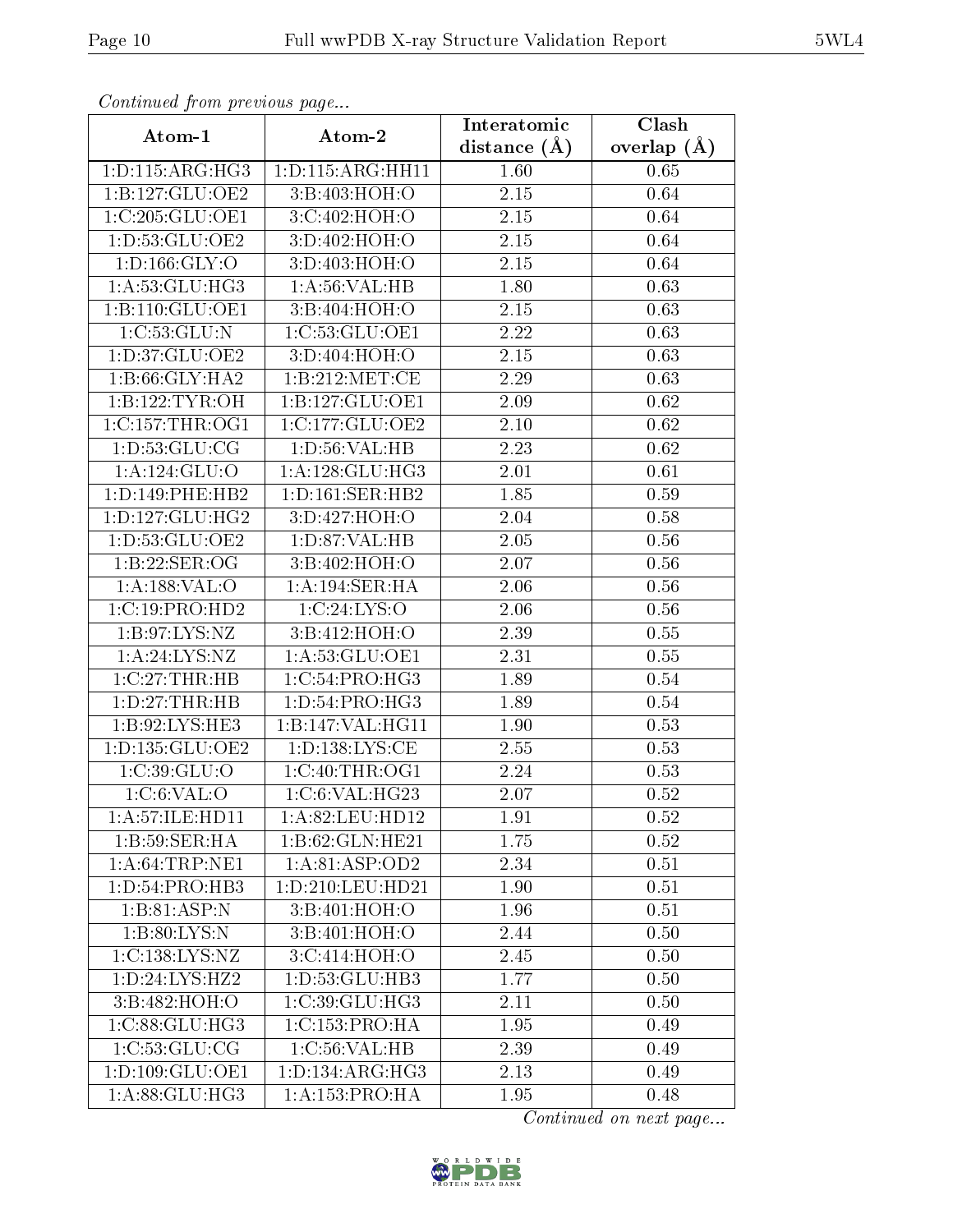| сонинией јтот ртеvious раде |                             | Interatomic       | Clash           |
|-----------------------------|-----------------------------|-------------------|-----------------|
| Atom-1                      | Atom-2                      | distance $(A)$    | overlap $(\AA)$ |
| 1:C:21:GLY:N                | 1:C:171:GLU:HA              | 2.27              | 0.48            |
| 1:B:7:THR:HG22              | 1: B: 12: GLU: HG3          | $\overline{1}.96$ | 0.48            |
| 1:B:192:GLU:HA              | 1:B:192:GLU:OE1             | 2.14              | 0.48            |
| 1: D: 126: GLU: OE2         | 1:D:180:ASN:ND2             | 2.40              | 0.48            |
| 1: D:82: LEU:HD21           | 1: D: 207: ILE: HD13        | 1.94              | 0.47            |
| 1:A:27:THR:HB               | 1: A:54: PRO:CG             | 2.42              | 0.47            |
| 1: D:28: LEU:HD13           | 1: D: 51: TYR: CZ           | 2.50              | 0.47            |
| 1:B:165:ASP:HB3             | 1:B:167:SER:H               | 1.79              | 0.47            |
| 1:C:93:ILE:HD12             | 2:C:301:FMT:H               | 1.96              | 0.47            |
| 1:C:48:ILE:HG12             | 1:C:93:ILE:CD1              | 2.44              | 0.47            |
| 1:C:80:LYS:HB2              | 1:C:80:LYS:HE3              | 1.76              | 0.47            |
| 1: D: 135: GLU: OE2         | 1:D:138:LYS:HE2             | 2.14              | 0.47            |
| 1:B:147:VAL:HG23            | 1: B: 166: GLY: HA2         | 1.98              | 0.46            |
| 1:C:53:GLU:HG3              | 1:C:56:VAL:HG21             | 1.98              | 0.46            |
| 1:A:118:ALA:HA              | 1:B:124:GLU:CG              | 2.35              | 0.46            |
| 1:B:188:VAL:O               | 1:B:194:SER:HA              | 2.16              | 0.45            |
| 1:C:128:GLU:O               | 1:C:132:GLU:HG3             | 2.16              | 0.45            |
| 1: A:147: VAL:HG23          | 1: A: 166: GLY: HA2         | 1.98              | 0.45            |
| 1:C:27:THR:HB               | 1:C:54:PRO:CG               | 2.47              | 0.45            |
| 1:D:53:GLU:HG3              | 1: D:56: VAL:HG21           | 1.99              | 0.45            |
| 1: A:53: GLU:H              | 1:A:53:GLU:HG2              | 1.52              | 0.44            |
| 1:A:113:ARG:HD3             | 1:B:113:ARG:NE              | 2.32              | 0.44            |
| 1:A:149:PHE:CE2             | 1:A:169:PRO:HD3             | 2.52              | 0.44            |
| 1: A:62: GLN:NE2            | 1: A:65:LYS:HE3             | 2.33              | 0.44            |
| 1:D:194:SER:N               | 3:D:409:HOH:O               | 2.51              | 0.44            |
| 1:C:129:ALA:HB3             | 1:C:181:VAL:HG21            | 1.99              | 0.44            |
| 1:D:53:GLU:HG2              | 1: D: 56: VAL: CB           | 2.30              | 0.43            |
| 1:C:45:VAL:HG12             | 1:C:46:THR:HG23             | 1.99              | 0.43            |
| 1: D: 19: PRO: HA           | 1:D:20:PRO:HD3              | 1.80              | 0.43            |
| 1: D:82: LEU:HD21           | 1: D: 207: ILE: CD1         | 2.48              | 0.43            |
| 1:B:61:LEU:HD13             | 1:B:207:ILE:HD13            | 2.00              | 0.43            |
| 1:C:119:LEU:HB3             | 1:C:121:LYS:HD3             | 2.00              | 0.43            |
| 1: D: 168: LEU: HD23        | 1: D: 169: PRO: O           | 2.18              | 0.43            |
| 1: D:78: PHE:HZ             | 1:D:207:ILE:HD12            | 1.84              | 0.43            |
| 1: D: 177: GLU: OE1         | 3:D:405:HOH:O               | 2.21              | 0.43            |
| 1:D:109:GLU:OE2             | 1: D: 134: ARG: HA          | 2.19              | 0.42            |
| 1:B:112:ILE:HG23            | 1:B:184:ALA:CB              | 2.49              | 0.42            |
| $1:B:14:PRO:\overline{HA}$  | $1:B:15:P\overline{RO:HD3}$ | 1.93              | 0.42            |
| 1:C:79:PHE:HB3              | 1:C:190:LEU:O               | 2.20              | 0.42            |
| 1: D: 126: GLU: OE2         | 3:D:406:HOH:O               | 2.22              | 0.42            |
| 1:A:130:LEU:HD23            | 1: A: 130: LEU: HA          | 1.92              | 0.42            |

Continued from previous page.

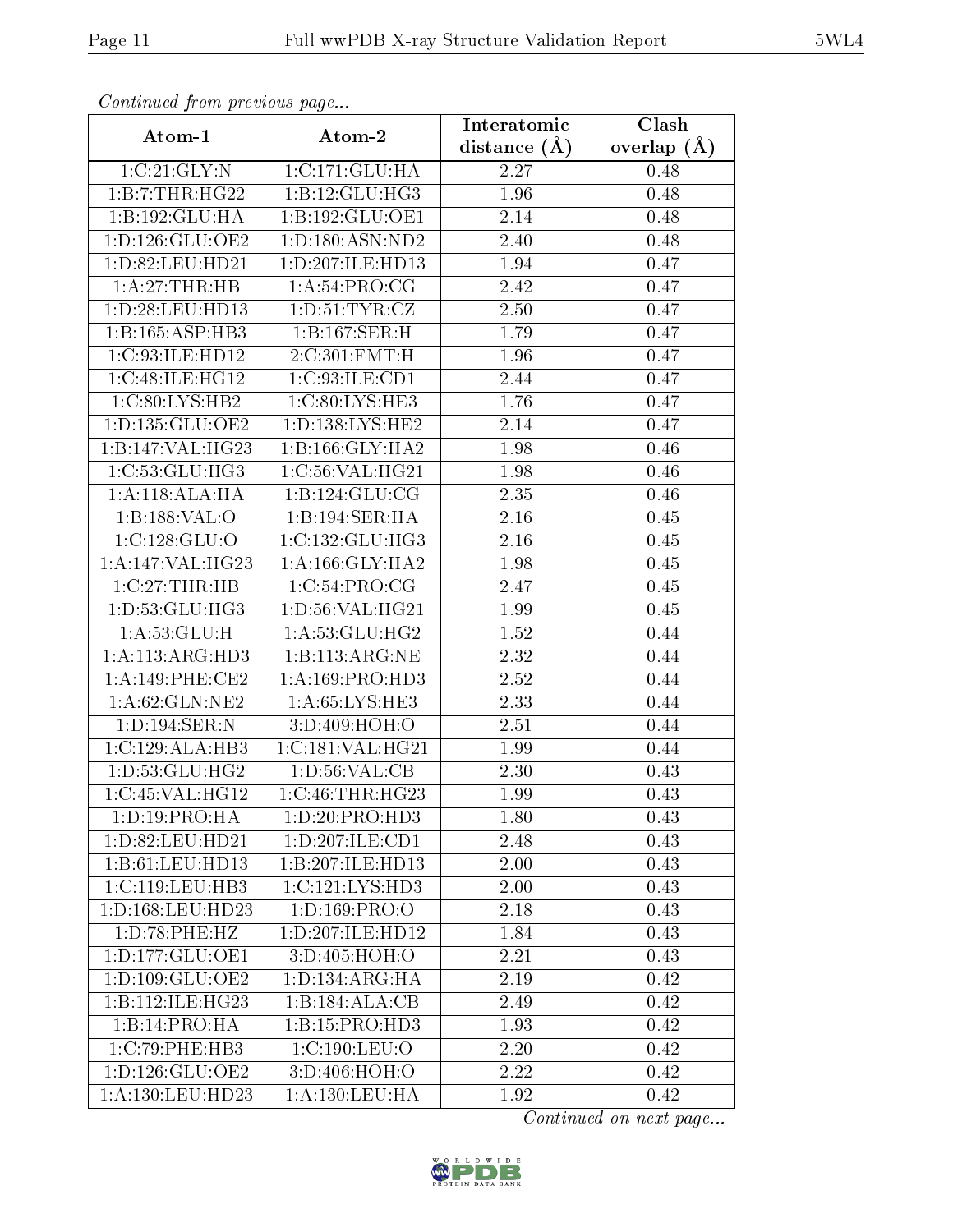| Atom-1              | Atom-2              | Interatomic    | Clash         |
|---------------------|---------------------|----------------|---------------|
|                     |                     | distance $(A)$ | overlap $(A)$ |
| 1:B:122:TYR:HE1     | 1:B:130:LEU:HD12    | 1.85           | 0.41          |
| 1:B:134:ARG:HE      | 1: B: 138: LYS: NZ  | 2.18           | 0.41          |
| 1: A:62: GLN:O      | 1: A:65: LYS: HG3   | 2.20           | 0.41          |
| 1: D: 194: SER: HB2 | 1: D:200: LYS: HD2  | 2.02           | 0.41          |
| 1:A:79:PHE:HB3      | 1: A: 190: LEU: O   | 2.21           | 0.41          |
| 1:B:185:LEU:O       | 1:B:188:VAL:HB      | 2.21           | 0.41          |
| 1:A:24:LYS:HD3      | 1: A:53: GLU:OE1    | 2.21           | 0.41          |
| 1:B:74:GLU:HA       | 1:B:74:GLU:OE1      | 2.21           | 0.41          |
| 1:B:153:PRO:HD2     | 1:B:157:THR:O       | 2.21           | 0.41          |
| 1: D:38: ILE: CG2   | 1: D: 43: ILE: HD11 | 2.51           | 0.41          |
| 1:A:82:LEU:HD21     | 1:A:203:VAL:HG11    | 2.03           | 0.40          |
| 1:C:53:GLU:HG2      | 1:C:53:GLU:O        | 2.21           | 0.40          |
| 1: D: 168: LEU: C   | 1:D:168:LEU:HD23    | 2.41           | 0.40          |
| 1: A:147: VAL: CG2  | 1: A: 166: GLY: HA2 | 2.52           | 0.40          |
| 1: D: 132: GLU: HA  | 3:D:401:HOH:O       | 2.21           | 0.40          |
| 1:A:14:PRO:HA       | 1: A: 15: PRO: HD3  | 1.91           | 0.40          |
| 1:A:194:SER:HB2     | 1: A:200: LYS: HD2  | 2.03           | 0.40          |
| 1: C:6: VAL:O       | 1:C:6:VAL:CG2       | 2.69           | 0.40          |
| 1: D: 165: ASP: HB3 | 1: D: 167: SER:H    | 1.86           | 0.40          |

Continued from previous page...

All (1) symmetry-related close contacts are listed below. The label for Atom-2 includes the symmetry operator and encoded unit-cell translations to be applied.

| Atom-2 |                                      | Interatomic    | Clash         |
|--------|--------------------------------------|----------------|---------------|
| Atom-1 |                                      | distance $(A)$ | overlap $(A)$ |
|        | 3:B:491:HOH:O   3:D:457:HOH:O[2 655] | 1.88           | $\rm 0.32$    |

### 5.3 Torsion angles  $(i)$

#### 5.3.1 Protein backbone (i)

In the following table, the Percentiles column shows the percent Ramachandran outliers of the chain as a percentile score with respect to all X-ray entries followed by that with respect to entries of similar resolution.

The Analysed column shows the number of residues for which the backbone conformation was analysed, and the total number of residues.

| Mol   Chain | Analysed                                |  | Favoured   Allowed   Outliers   Percentiles                |  |
|-------------|-----------------------------------------|--|------------------------------------------------------------|--|
|             | $205/223$ (92\%)   199 (97\%)   6 (3\%) |  | $\begin{array}{ c c c c }\n\hline\n100 & 100\n\end{array}$ |  |

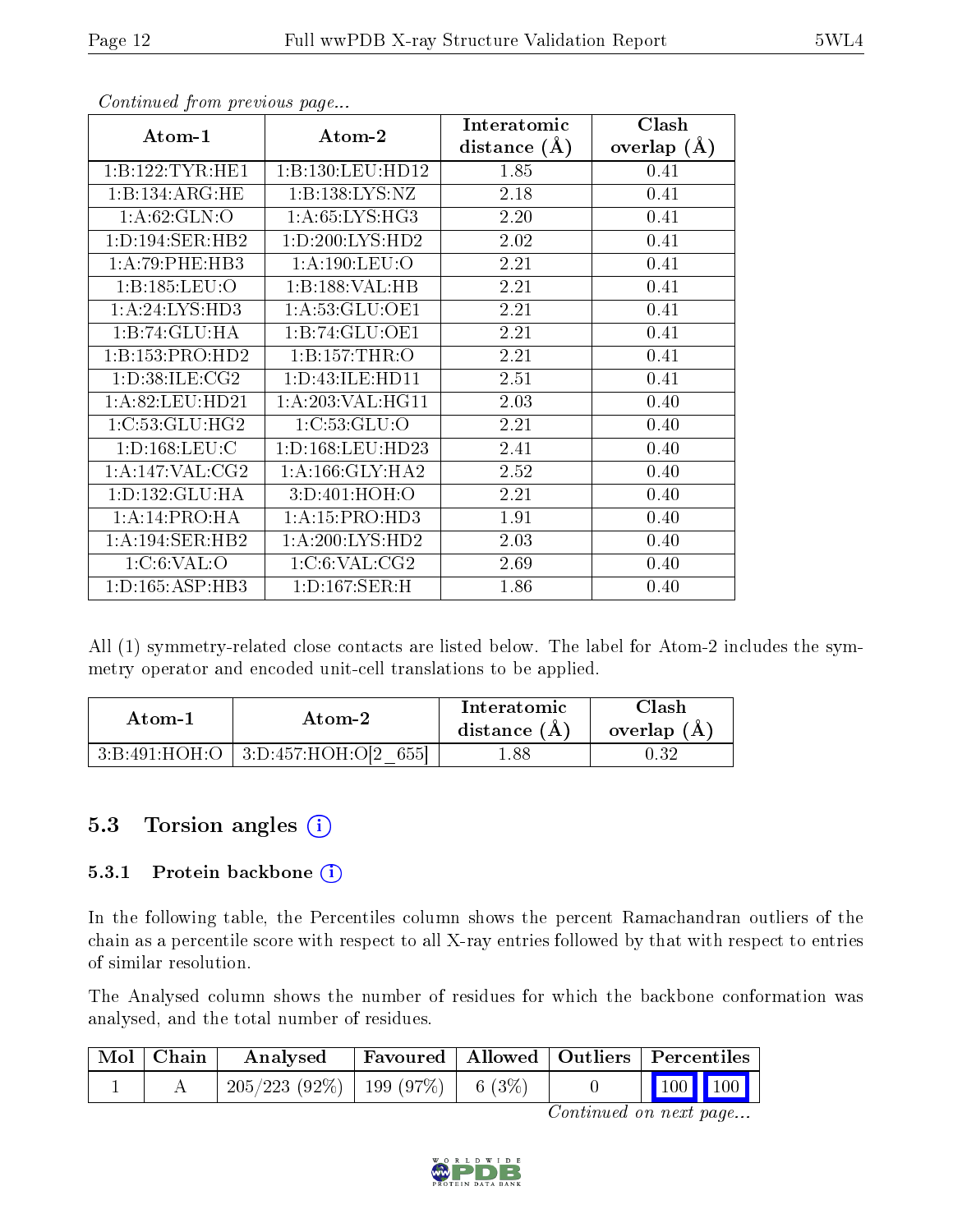| Mol | Chain   | Analysed        | Favoured    | Allowed   | Outliers |     | Percentiles         |
|-----|---------|-----------------|-------------|-----------|----------|-----|---------------------|
|     | В       | $205/223(92\%)$ | $200(98\%)$ | $5(2\%)$  |          | 100 | $\vert$ 100 $\vert$ |
|     | $\rm C$ | $205/223(92\%)$ | $200(98\%)$ | $5(2\%)$  |          | 100 | 100                 |
|     | $\Box$  | $205/223(92\%)$ | 199 (97\%)  | 6(3%)     |          |     | 100                 |
| All | All     | $820/892(92\%)$ | 798 (97%)   | $22(3\%)$ |          |     | 100                 |

Continued from previous page...

There are no Ramachandran outliers to report.

#### 5.3.2 Protein sidechains  $(i)$

In the following table, the Percentiles column shows the percent sidechain outliers of the chain as a percentile score with respect to all X-ray entries followed by that with respect to entries of similar resolution.

The Analysed column shows the number of residues for which the sidechain conformation was analysed, and the total number of residues.

| Mol | Chain        | Analysed        | Rotameric    | Outliers | Percentiles |    |    |
|-----|--------------|-----------------|--------------|----------|-------------|----|----|
|     | $\mathbf{A}$ | $170/184(92\%)$ | 169 $(99\%)$ | $1(1\%)$ |             | 86 | 90 |
|     | B            | $170/184(92\%)$ | 169 (99%)    | $1(1\%)$ |             | 86 | 90 |
|     | $\rm C$      | $170/184(92\%)$ | 169 $(99\%)$ | $1(1\%)$ |             | 86 | 90 |
|     | D.           | $170/184(92\%)$ | 169 (99%)    | $1(1\%)$ |             | 86 | 90 |
| All | All          | 680/736 (92%)   | 676 (99%)    | $4(1\%)$ |             | 86 | 90 |

All (4) residues with a non-rotameric sidechain are listed below:

| Mol | Chain | Res | <b>Type</b> |
|-----|-------|-----|-------------|
|     |       | 154 | SER.        |
|     |       | 161 | SER.        |
|     |       | 70  | SER.        |
|     |       | 55  | GL U        |

Some sidechains can be flipped to improve hydrogen bonding and reduce clashes. There are no such sidechains identified.

#### 5.3.3 RNA (i)

There are no RNA molecules in this entry.

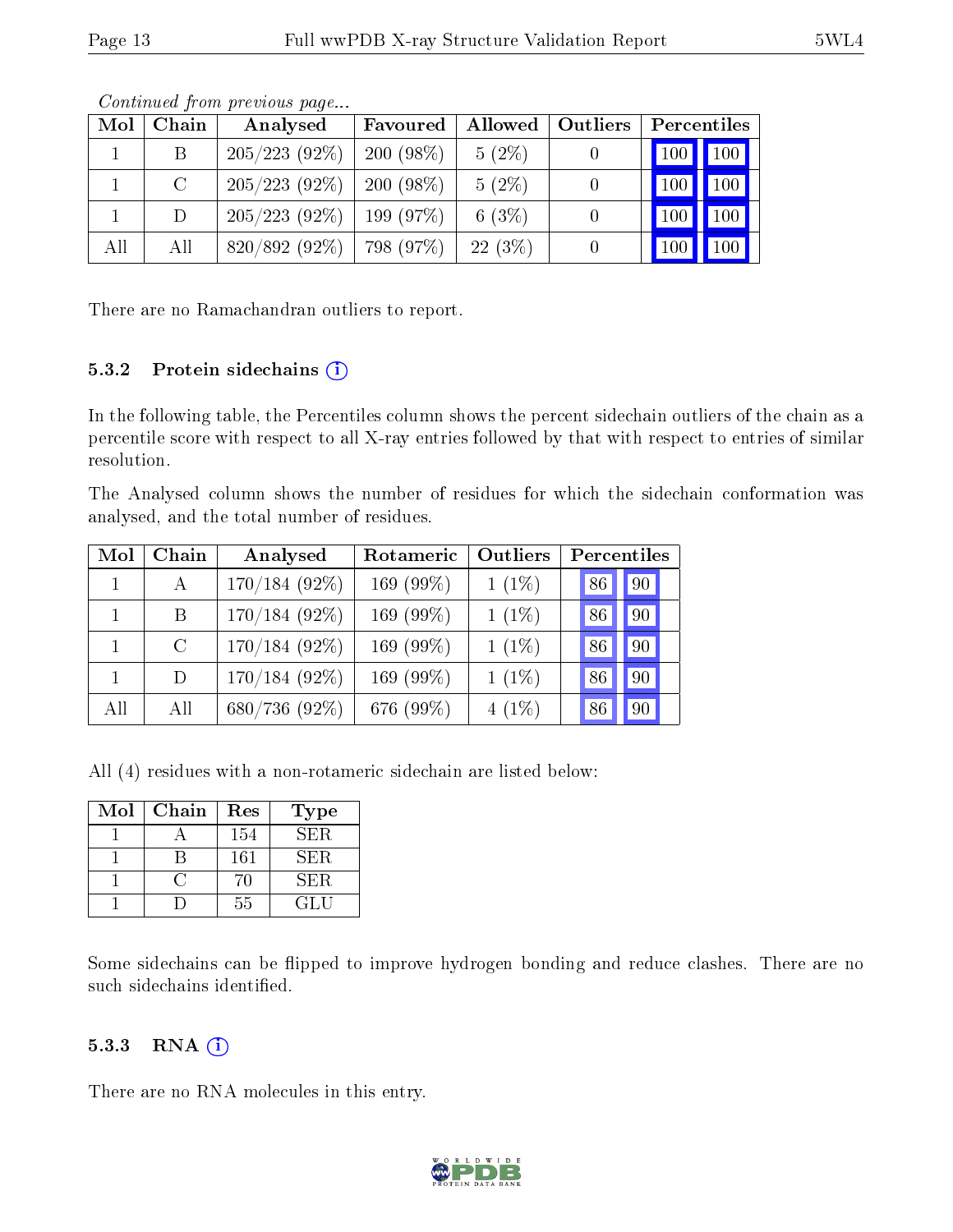#### 5.4 Non-standard residues in protein, DNA, RNA chains (i)

There are no non-standard protein/DNA/RNA residues in this entry.

#### 5.5 Carbohydrates  $(i)$

There are no carbohydrates in this entry.

#### 5.6 Ligand geometry  $(i)$

4 ligands are modelled in this entry.

In the following table, the Counts columns list the number of bonds (or angles) for which Mogul statistics could be retrieved, the number of bonds (or angles) that are observed in the model and the number of bonds (or angles) that are dened in the Chemical Component Dictionary. The Link column lists molecule types, if any, to which the group is linked. The Z score for a bond length (or angle) is the number of standard deviations the observed value is removed from the expected value. A bond length (or angle) with  $|Z| > 2$  is considered an outlier worth inspection. RMSZ is the root-mean-square of all Z scores of the bond lengths (or angles).

| Mol      | $\operatorname{Res}$<br>Chain |   |     | Link                     |                   | Bond lengths |                              | Bond angles |      |                      |
|----------|-------------------------------|---|-----|--------------------------|-------------------|--------------|------------------------------|-------------|------|----------------------|
|          | Type                          |   |     |                          | $\mathrm{Counts}$ | RMSZ         | # $ Z  > 2$                  | Counts      | RMSZ | #<br> Z <br>$\sim$ 0 |
| റ        | <b>FMT</b>                    |   | 301 | $\overline{\phantom{a}}$ | 0, 2, 2           | 0.00         | $\overline{\phantom{a}}$     | 0,1,1       | 0.00 |                      |
| റ        | <b>FMT</b>                    |   | 301 | $\overline{\phantom{a}}$ | 0, 2, 2           | 0.00         | $\overline{\phantom{0}}$     | 0,1,1       | 0.00 |                      |
| റ        | <b>FMT</b>                    | А | 301 | $\overline{\phantom{a}}$ | 0, 2, 2           | 0.00         | $\qquad \qquad \blacksquare$ | 0,1,1       | 0.00 |                      |
| $\Omega$ | <b>FMT</b>                    |   | 301 | $\overline{\phantom{a}}$ | 0, 2, 2           | 0.00         | $\overline{\phantom{0}}$     | 0,1,1       | 0.00 |                      |

There are no bond length outliers.

There are no bond angle outliers.

There are no chirality outliers.

There are no torsion outliers.

There are no ring outliers.

1 monomer is involved in 1 short contact:

|  |           | Mol   Chain   Res   Type   Clashes   Symm-Clashes |
|--|-----------|---------------------------------------------------|
|  | $301$ FMT |                                                   |

#### 5.7 [O](https://www.wwpdb.org/validation/2017/XrayValidationReportHelp#nonstandard_residues_and_ligands)ther polymers  $(i)$

There are no such residues in this entry.

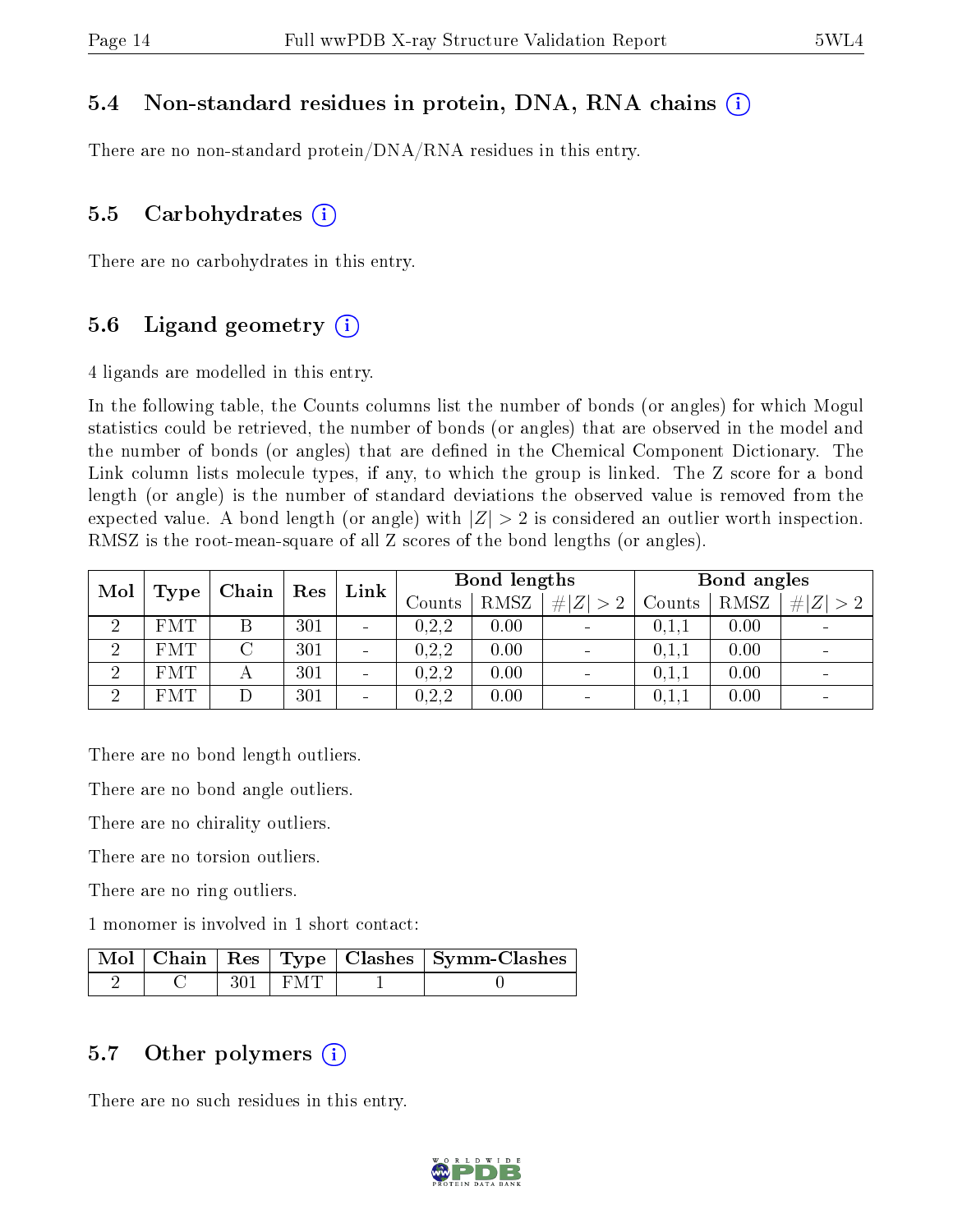### 5.8 Polymer linkage issues (i)

There are no chain breaks in this entry.

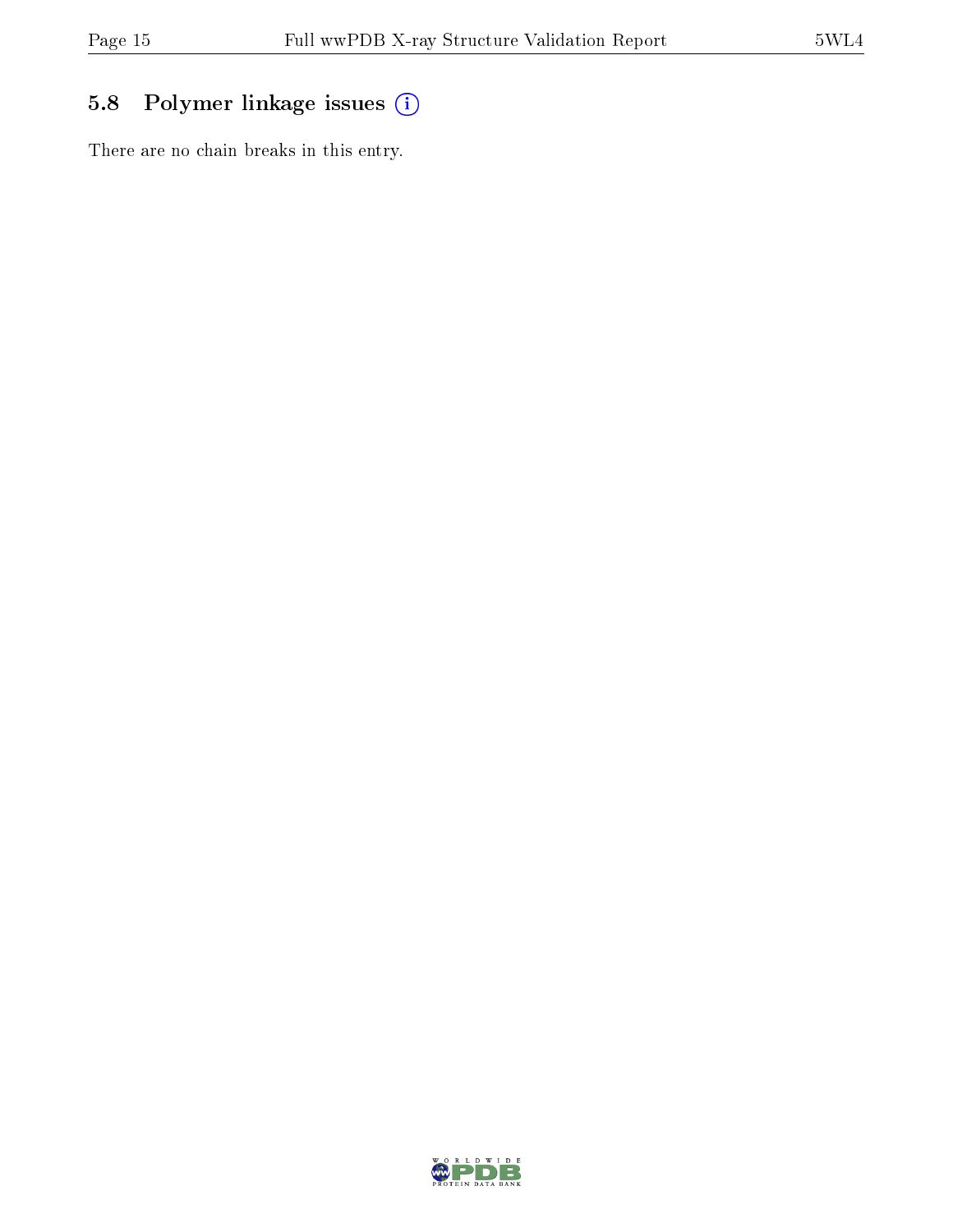## 6 Fit of model and data  $(i)$

### 6.1 Protein, DNA and RNA chains  $(i)$

In the following table, the column labelled  $#RSRZ> 2'$  contains the number (and percentage) of RSRZ outliers, followed by percent RSRZ outliers for the chain as percentile scores relative to all X-ray entries and entries of similar resolution. The OWAB column contains the minimum, median,  $95<sup>th</sup>$  percentile and maximum values of the occupancy-weighted average B-factor per residue. The column labelled ' $Q< 0.9$ ' lists the number of (and percentage) of residues with an average occupancy less than 0.9.

| Mol          | Chain         | Analysed        | ${ <\hspace{-1.5pt}{\mathrm{RSRZ}} \hspace{-1.5pt}>}$ | $\rm \#RSRZ{>}2$ |    | $OWAB(A^2)$ | Q <sub>0.9</sub> |  |
|--------------|---------------|-----------------|-------------------------------------------------------|------------------|----|-------------|------------------|--|
| $\mathbf{1}$ | А             | 207/223(92%)    | $-0.07$                                               | $3(1\%)$         | 75 | 74          | 29, 45, 74, 88   |  |
|              | B             | $207/223(92\%)$ | $-0.04$                                               | $1(0\%)$         | 91 | 90          | 28, 45, 74, 101  |  |
|              | $\mathcal{C}$ | 207/223(92%)    | $-0.05$                                               | $2(0\%)$         | 82 | 81          | 32, 50, 81, 109  |  |
|              | D             | 207/223(92%)    | 0.08                                                  | $5(2\%)$         | 59 | 57          | 33, 53, 97, 116  |  |
| All          | All           | $828/892(92\%)$ | $-0.02$                                               | 11 $(1\%)$       | 77 | 76          | 28, 49, 82, 116  |  |

All (11) RSRZ outliers are listed below:

| Mol          | Chain | $\operatorname{Res}% \left( \mathcal{N}\right) \equiv\operatorname{Res}(\mathcal{N}_{0})\cap\mathcal{N}_{1}$ | <b>Type</b> | <b>RSRZ</b> |  |
|--------------|-------|--------------------------------------------------------------------------------------------------------------|-------------|-------------|--|
| 1            | D     | 22                                                                                                           | SER         | 2.9         |  |
| $\mathbf{1}$ | D)    | 170                                                                                                          | GLU         | 2.8         |  |
| 1            | C     | 21                                                                                                           | <b>GLY</b>  | 2.6         |  |
| 1            | A     | 65                                                                                                           | LYS         | 2.4         |  |
| 1            | B     | 55                                                                                                           | GLU         | 2.3         |  |
| 1            | А     | 55                                                                                                           | GLU         | 2.1         |  |
| $\mathbf 1$  | D)    | 23                                                                                                           | <b>SER</b>  | 2.1         |  |
| 1            | D     | 169                                                                                                          | PRO         | 2.1         |  |
| 1            | D     | 53                                                                                                           | GLU         | 2.1         |  |
| 1            | А     | 66                                                                                                           | GLY         | 2.1         |  |
| 1            | ( )   | 170                                                                                                          | GLU         | 2.0         |  |

#### 6.2 Non-standard residues in protein, DNA, RNA chains (i)

There are no non-standard protein/DNA/RNA residues in this entry.

#### 6.3 Carbohydrates (i)

There are no carbohydrates in this entry.